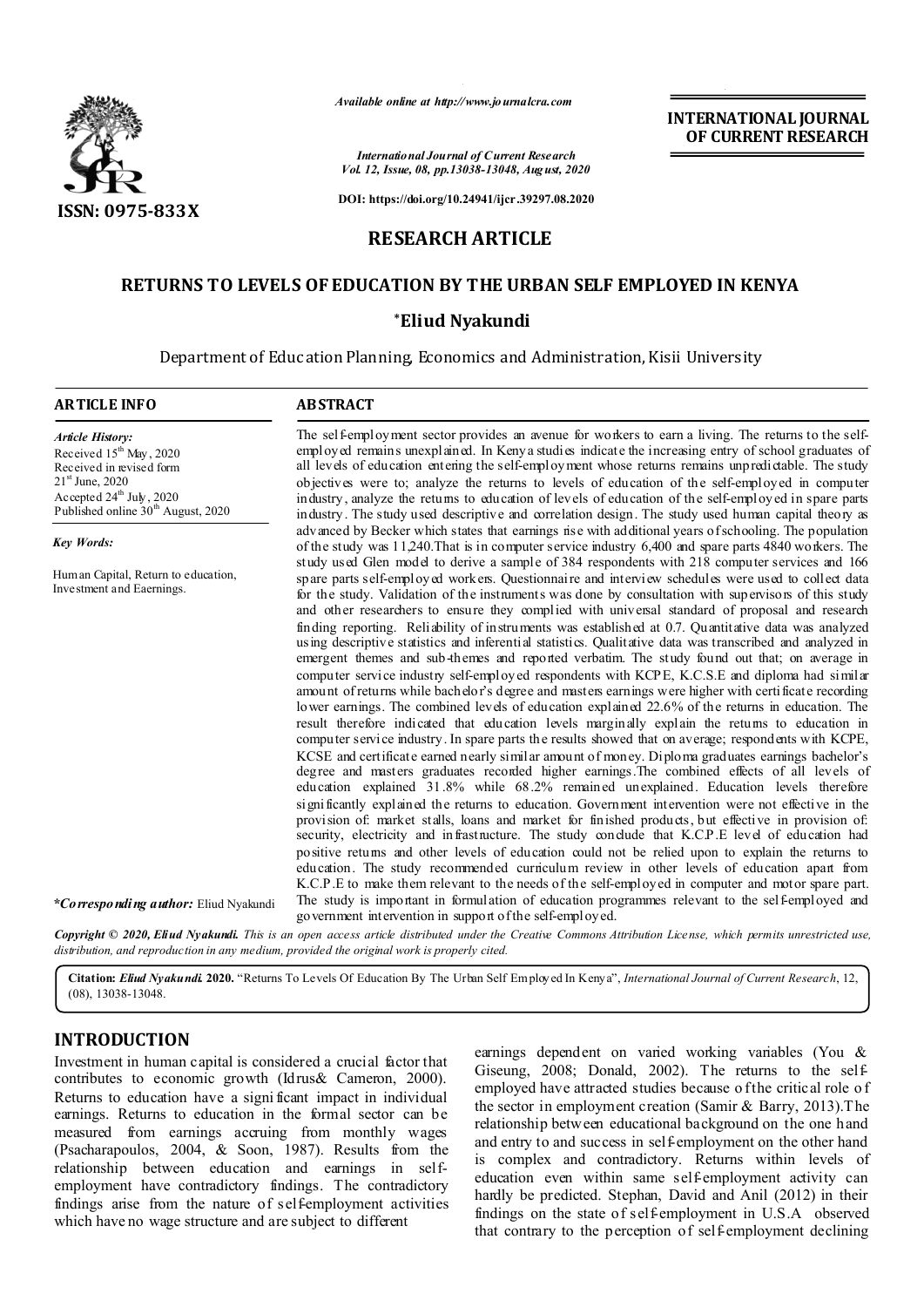the sector was growing and likely to stay, and it behooves policymakers to pay attention to this new work force reality. Results suggested that policy and educational programs should be directed at improving the productivity and earnings of the self-employed so as have high payoffs in terms of local economic growth and employment opportunity. The selfemployment sector in the U.S.A is mainly computer d riven in contrast with the developing countries where the sector is manually driven. Paul and George (2005) in their study on self-employment in garages Accra Ghana noted that unemployment is a major challenge in Ghana worsened by rapid urbanization experienced by the country but without substantial expansion of job opportunities. The youth are the hardest hit by the unemployment challenge and yet the cities continue to be a major attraction for migrants, especially the youth in search of employment there. Most of the youth end up operating within the informal economy either working for others or setting up and operating their own enterprises. The results of the analysis of the data showed that there are positive signs for youth entrepreneurship in the motor garage s ector o f the urban economy and these positive signs ought to be enhanced and translated into action for supporting youth entrepreneurship by addressing the challenges confronting operators in the sector. In Kenya the motor spare parts sector is a major employer of young people in urban centres.

Namirembe (2014) on Private returns to Education for the Wage-employees and Self-employed in Uganda found that; for both sectors an individual's extra year of schooling is associated with an increase in earnings o f 15 percent. Kingdon and Söderbom (2007) found similar returns to education for the agricultural workers, wage-earner and the self-employed among the older cohort in Pakistan. However this results contrast with findings for Ghana (Kingdon&Söderbom, 2007) where the returns to education for wage employment are higher than self employment. Samir and Barry (2013) found little evidence of human capital effects in the earnings determination process in the self-employment sector in Tanzania.. The study is a contradiction of the human capital theory which associates education with increased returns (Samir, 2013). The Small and Micro Enterprises (SMEs) play an important role in the Kenyan Economy. According to the Economic Survey (2006), the sector contributed over 50 percent of new jobs created in the year 2005. Despite their significance, past statistics indicate that three out of five businesses fail within the first few months of operation (Kenya National Bureau of Statistics, 2007). According to Amyx (2005), one of the most significant challenges is the negative perception towards SMEs. Potential clients perceive small businesses as lacking the ability to provide quality services and are unable to satisfy more than one critical project simultaneously. Often larger companies are selected and given business for their clout in the industry and name recognition alone.

Wanjohi and Mugure, (2008) examined the factors affecting the growth of SMSEs in rural areas of Kenya**a** case of ICT firms in Kiserian Township, Kajiado District of Kenya. The study analyzed the growth and factors affecting the firms in Kajiado Township. The findings were that; the youths with various levels of education were gainfully getting into computer service Self-employment activities, there was frequent electricity blackout and financial constraints faced those in I.C.T self-employment activity. The study did not analyze the returns to the various levels of education

Mogambo and Omwenga (2015) sought to find out challenges affecting growth and performance of the SMEs with particular reference to the Jua Kali Motor Garages in Shauri Moyo, Nairobi, and City County. The study identified the role played by small and medium size enterprises due to their ability to create employment at low cost, contribute to Gross domestic Product, alleviation of poverty, equitable distribution of income, utilization and conservation of local resources, earning and conserving foreign exchange, provision of goods and services at reasonable cost. The motor spare parts selfemployed continue applying inadequate and inappropriate technology which according to Wanjohi and Mugure (2008) pose a great challenge to small business by slowing their work and offering poor quality service which leads to them loosing and not attracting more clients. They continue struggling to acquire and retain new clients due to the slow and low quality service that they offer to their clients. Momanyi (2008) on benefits o fnon-formal education to jua kali artisans found that jua kali artisan with training exhibited higher levels of performance than those with less or no training. Barasa and Kabwe (2001) on fallacies in policy and strategies of skills training for the informal sector concluded that the sector was attracting high qualification and 70% of the respondents had passed well in school subjects such as mathematics, science and English. Ombati (2006) in a study conducted among rural farmers found out that they were willing to embrace modem communication but the farmers were hindered by poor infrastructure, lack of government initiative and bureaucracy. Ondieki(2006) found that artisans with secondary education produced a higher product quality than those with primary education. Mogambo and Omwenga (2015) on challenges faced by garages in Shauri Moyoin Nairobi found out finances was the biggest challenges. The available literature reviewed in Kenya relating levels of education in self-employment is inadequate and many of the studies cited were focusing on the challenges facing the self-employed and few have related levels of education and returns to education in computer and motor spare industries. The study focused on the computer services and motor spare parts self-employment sector. These are predominant self-employment activities in the areas targeted in the study. Out of about 15,000 workers in the urban centre about 11,000 were in computer and spare parts industries according the trade licensing o ffice in Kisii County. There is evidence that returns to education are rewarded differently across occupations Baum and Payea (2004). The study examined returns to education on the two selfemployment activities.

**The issue for this study:** Studies in returns to education in the self-employment sector h ave posted contradictory findings. In the developing world studies indicate the critical role of the self-employment in employment creation. However the returns to education posted mixed findings as some studies indicate a positive relationship between levels of education and returns in the self-employment sector. In Ghana the self-employed sector in motor garages had higher returns while in others as in Tanzania and Nigeria there was a negative relationship between returns to education and levels of education. Studies in Kenya on computer and motor spare service have not been conclusive on the returns to education in the self-employment sector. The study examined the computer and motor spare parts service industry self-employment activities in urban in urban Kisii County. Kisii County is heavily populated according to Kenya's last population census. The region has few industries to absorb many of the graduates coming out educational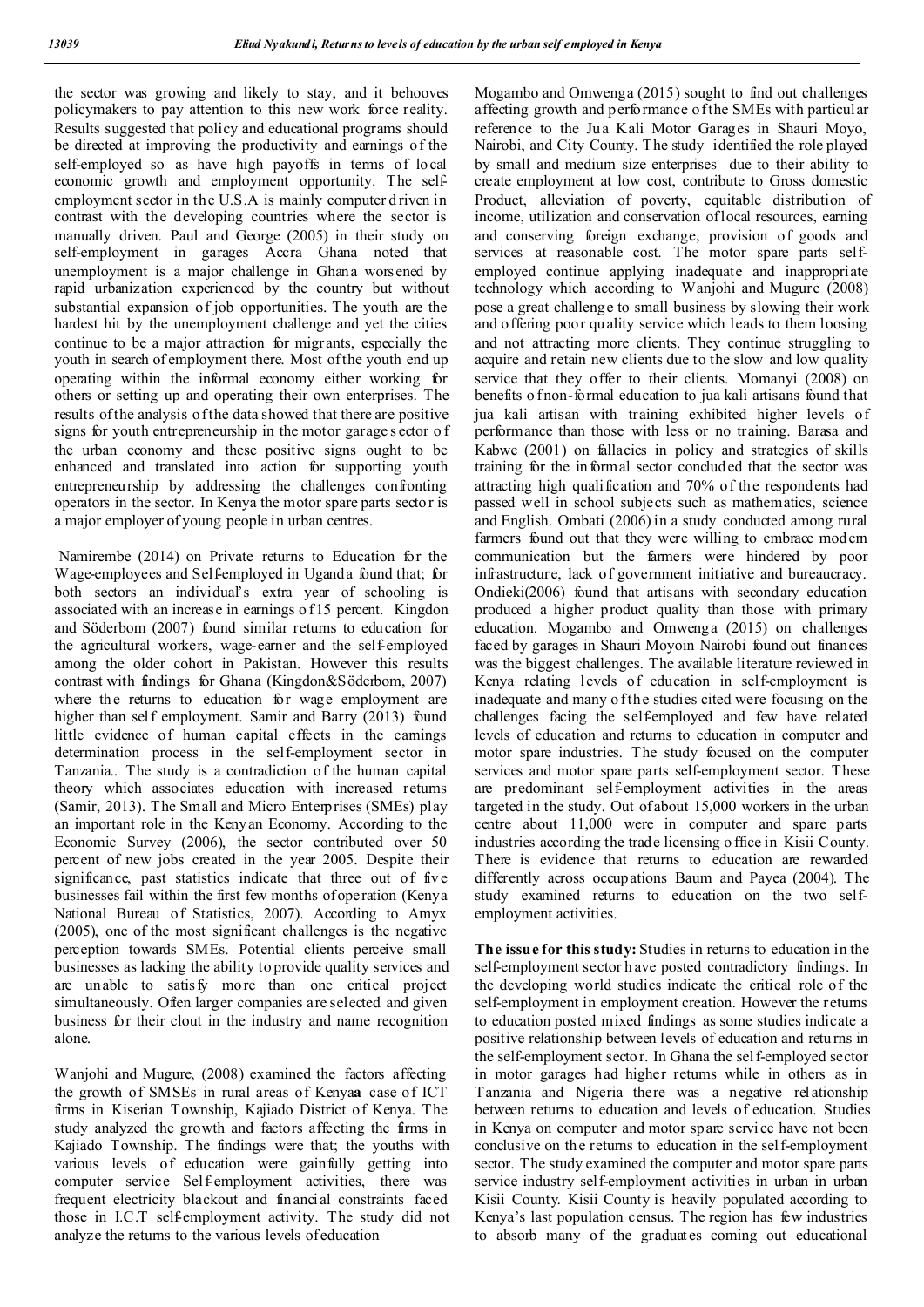institutions in the region. It is for this reason that the study analyzed the returns to education of the self-employed in computer and motor spare parts service industry.

### **Objectives that guided of the Study**

### **The objectives of the study were to:**

- Analyze the returns to levels of education of the selfemployed in computer service industry.
- Analyze the returns to levels of education of the selfemployed in motor spare part service industry.

## **Research Questions**

## **The study was guided by the following questions**

- What are the returns to levels of education of the selfemployed in computer services industry?
- What are the returns to levels education of the selfemployed in motor spare parts industry?

**Scope of the Study:** The study was conducted in three urban centres in Kisii Countynamely; Kisii, Suneka and Keroka. The self-employed in computer and motor spare service industries were the target of the study. The study was narrowed to levels of education and returns o f the self-employed in computer and motor service industries from 2012-2016.

## **Limitation of the Study**

## **The study was limited in the following ways.**

- This study recognized the sample size and research sites to be a limitation. A relatively small sample population and a restricted research sites narrowed the participation of the target demography. The sample and sites may have narrowed the interpretations and conclusions concerning the returns to the self-employed in computer and motor spare parts industry
- The study is focus-specific, and therefore, attributing findings to other self-employment activities or other phenomenon, and other targeted demographics is not appropriate.

**Theoretical F ramework:** The contemporary th eory o f human capital has its origins in the work of Schultz (1960) and Denison (1962) who postulate that the positive correlation between education and economic growth due to productivity enhancing effect of education. Better trained workers are considered to be more skilled and p roductive th an less trained workers justifying their higher wages. The theory of human capital was used to establish whether levels of education determine the returns of those in self-employment in computer and motor spare parts service industries. In self-employment the role of human capital in terms of educational attainment and earnings is less clear-cut. In formal sector attainment of higher education and training may translate to higher earnings. The earning of the self-employed can be influenced by entrepreneurial skill or other abilities not captured in formal education. Therefore the returns to education among the selfemployed with same or similar level of education could be lower or higher.

Literature review and study gaps: The theory of human capital has been used to explain income differential (Nyakundi, 2008).You and Giseung (2009) observed that; the returns of investment in education can be calculated from the earnings of the recipients of education. Psacharopoulos and Patrinos (2004) found out that the returns to schooling in developing countries are higher than in developed countries. Schultz (2004), Kingdon, Sandefur and Teal (2005), show that in general the return to an extra year o f education increases with the level of education; while returns do not increase monotonically with level of education in some countries.

Education is also associated with other benefits. Gavan and Pietro (2011) in a report prepared by London school of economics observed that there are a number of other benefits associated with higher education qualification attainment; such as improved health outcomes and the reduced likelihood of requiring public sector assistance in relation to healthcare or the negative relationship between qualification attainment and criminal activity. There is also some economic literature on the existence of education-related spillovers, whereby the labour market outcomes of those with lower levels of qualification attainment is augmented by the presence of a greater proportion of more highly qualified workers. Psacharapoulos (2009) on returns to investment in higher education in European countries found out that; returns varied between countries. The returns were higher in newly established countries such Czech Republic, Poland, Hungary and Turkey and lowest in Scandinavian countries such as Denmark and Sweden. On average university graduates had 61% advantage over secondary school leavers. Higher education investment for individuals and society was found to be profitable. However Carlo and Herman (2011) observed that there is no productivity argument involved, education is just legitimizes means for social closure and exclusion. Similarly Bowles and Gintis (2001) viewed education as a tool determining where an employer places an employee to perform certain tasks.

Gary (2008) report on Australian occupation of earnings of young Australians examined the occupational status of jobs and weekly earnings by type of post-school education and training. Occupational status provides a convenient summary measure of occupations based on job status or prestige, while earnings measure the financial reward from work. The report examined the occupational status of jobs and weekly earnings by type of post-school education and training. T he workers in computer industry were the main respondents. Occupational status provides a convenient summary measure o f occupations based on job status or prestige, while earnings measure the financial reward from work. The main results of the multivariate analyses were as follows: A bachelor degree qualification had the largest impact, increasing earnings by about 30 per cent. The effects of bachelor degrees were slightly stronger among women than among men. Apprenticeships also had a major impact on earnings, and on average increased weekly earnings by about 20 per cent. T his effect was stronger among young men than among young women, diploma qualification increased earnings by about 14 per cent; and a university diploma by nearly 20 per cent. Boothby and Drewes (2006) examined the diploma earnings in Canada. The report findings were that the college earnings premium increased between 1980 and 2000. Ferrer and Riddell (2002) also identify a small earnings premium to nonuniversity post-secondary education (compared to those with a high school education).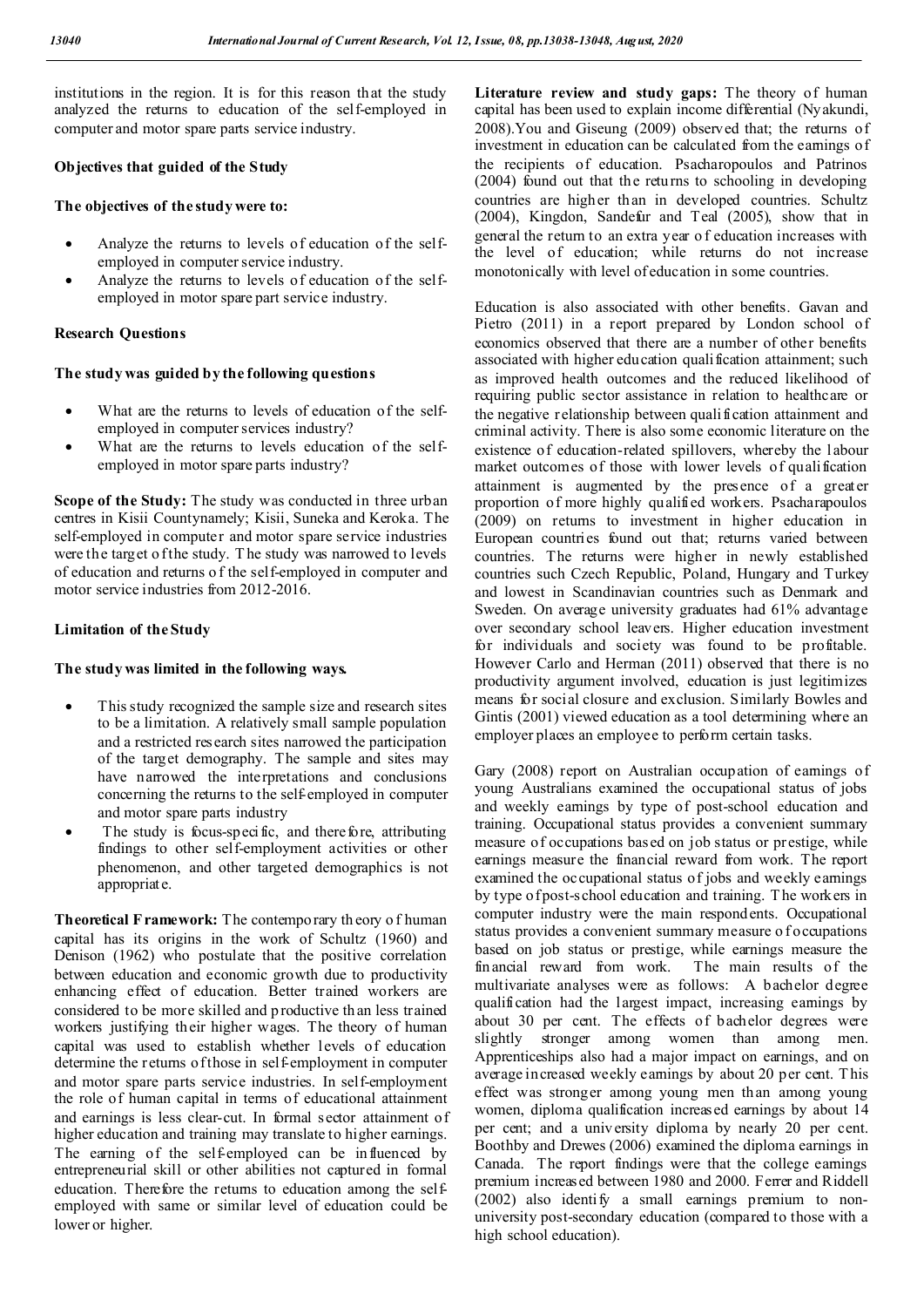While college graduates enjoy a more modest earnings premium than university graduates, they still benefit from a substantial rate of return for two reasons. First, college is typically cheaper than university in Canada. Also, college programs tend to be shorter. George (2007) discusses the significant difference between different countries when it comes to quality of education in certain areas. Borjas states that a higher percentage of Indian students study computer science than American students; therefore, using specific human capital theory, this would suggest that Indians would be more successful in starting a business in the technology field compared to Americans, simply because they have more related educational attainment. Computer service selfemployment activities are among the growing self-employment activities in urban centers of Kenya.

Albert and Xiaobo (2013) analyses the nature of informal employment and estimate the returns to education in the formal and in formal labour m arkets in China. It is estimated that 25.4 per cent of the urban workers are informally employed and 22.2 per cent o f them work in the informal sector. The results show that the returns to education are lower for thos e working informally as compared to formal workers and that the gap in returns is even larger for thos e working in the informal and formal sectors (4.2 percent versus 11.1 percent per year of schooling according to a switching regression model). The quartile regression results reveal that the returns to education increase at higher quintiles for informal employment but not for formal employment. The results suggest that the formal and informal sectors are characterized by labour market segmentation. Patrick et al (2012) examined the effectiveness of entrepreneur training on performance of university graduates in Tunisia. The training was found to have created in the graduate's optimism for the future. The entrepreneurship training enabled the graduates create their own jobs, as well as align their skill with the needs of the market. In a country where youth unemployment is high self-employment will be productive to many university graduates without jobs. The present study seeks to determine the returns to education of the self-employed. Chad (2009) argues that it is essential to harness the greatest talent, ensuring that sufficient human capital exists to raise productivity, output and incomes of the people. There is a link between new enterprises and increased living standards of people. Higher training ensures that workers are able to utilize the highest level of training for increased productivity. Bosire (1999) had found a strong correlation between possession of business skills and success of the self-employed. Possession of relevant skills in type of self-employment activity engaged in is vital for the success o f the activity. However there exist no regulations over the selfemployment activity and level of education resulting into workers entering into self-employment activities in areas that they may not have necessary training

The focus of the present study was on the urban self-employed as an alternative to formal employment. The sector is known in Kenya as jua-kali. This are enterprises operating outside the industrial sector, employ an average of up to 10 people and concern themselves with activities such as; woodwork tailoring and dress making, metal work, blacksmith, basket making, hotel, eateries, fruits, computer, cybercafés, transport and taxi. The study will focus on computer service and spare parts sectors. The two activities are predominant in the urban centers.

Demographic studies indicate that much of the population of developing countries will be living in urban areas.

**Returns to Various Levels Education of the Self-employed in Motor Spare Parts Industry:** Studies by Lin (2001) focused on education, technical progress and economic growth of Taiwan 1965-2000 periods. The study revealed that education had a positive and significant effect on economic growth. There was also no markedly signi ficant relationship existing between capital and education or between education and technical progress. Ayodo (1990) focused on vocational rehabilitation programs in Kenya. The study examined the economic viability of training and resettling disabled persons in self-employment. The study (Ayodo, 1990) found out that; it was remunerating both economically and society for Kenya government to train the disabled in self-employment skills. The self-employment sector requires skills for increased productivity (Yaz, 2006).

Michael (2011) estimated the on-farm and off-farm (labour market) returns to education and qualifications for a sample of farm operators in Northern Ireland. The modeling analysis examined years of schooling to estimate the marginal gain in earnings associated with additional schooling. The analysis also explored the returns to specific quali fications for example degree level and agricultural qualification. The results were that; investment in education pays substantial dividends in terms of higher wage rates. Mohammad (2005) in a study on returns to education o f the self-employed in Bangladesh found that substantial non-linearity in returns to education in Bangladesh: returns increased across levels of education. Primary education had the lowest returns. The finding that primary education had the lowest return does not imply that investment in primary schooling is necessarily inefficient. T he suggestion was to equip graduates of primary education with skills necessary for the world of work. Duraisamy (2000) on returns to education in India across all levels of education in urban and rural areas found thatthe private rate of return per year of education increases as the level o f education increases up to the secondary level. The returns to primary education were rather low while in general, returns per year at the secondary level are the highest. The wage premium for technical diploma is notably high. Second, male-female comparison of returns reveals that the returns to women's education exceed that to men at the middle, secondary and higher secondary levels. T hird, the younger age cohorts (15-29 and 30-44) receive higher returns to additional year of education at the primary, middle and secondary levels, while those in the 45-85 age cohorts receive higher returns to college education than the younger age groups. Fourth, on the variation in returns by rural-urban residence is the higher returns to education in rural than in urban areas for primary and secondary levels and also for technical diploma. The rewards for higher secondary and college education were higher for the urban compared to the rural residents. Last, there is evidence o f considerable change in the reward for education, especially for women, between 1983 and 1993/4. T he returns to women's education for primary and middle levels had declined while those for secondary and college levels have increased during the decade 1983-94. This was whoever a general study focusing on urban and rural workers in both formal and in formal sectors. The current study focused on two self-employment areas in urban centers.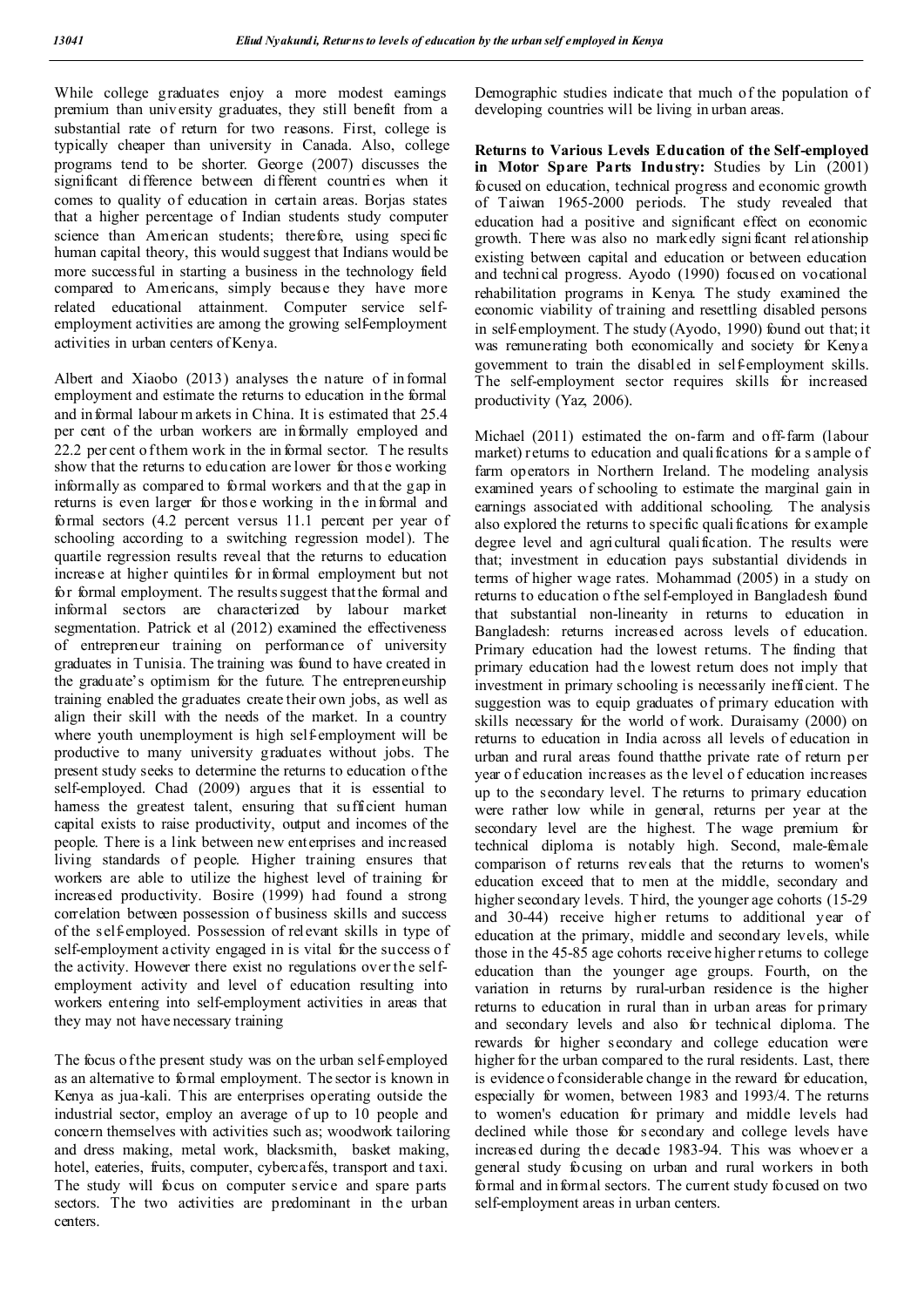Paul and George (2015) examined auto spare self-employment in Ghana. The results of the analysis of the data showed that there are positive signs for youth entrepreneurship in the auto sector of the urban economy and these positive signs ought to be enhanced and translated into action for supporting youth entrepreneurship by addressing the challenges confronting operators in the sector. It is also recommended that further studies need to be carried out on each of the areas of key challenges identified in this study paper for the formulation and implementation of appropriate policies and programmes to support youth entrepreneurship in the auto and related economic sectors o f Ghana. Jerome (2014) was a comparative study, conducted in the capital cities, Nairobi, Kenya and Kampala, Uganda, and focusing on youths' informal learning, transiting to adulthood, and seeking employment. The research explored Jua Kali youths with informal skills accessing employment opportunities in the in formal economic sector. In the conceptual framework, youths exit school early before acquiring skills, and consequently become involved in informal work or in activities that are not official or regulated by government. While engaging in these activities, youth attain life skills. The study notes: First, the youth lacked skills for their work. Secondly, lack of guiding rules and inadequate experience p rior to employment. Third, accessing employment in Jua Kali by the youthful population reveals desired impact on their wellbeing: Youths feel fulfilled, happy and economically empowered. The study concluded that jua kali was giving gainful employment to the youth. Momanyi (2008) examined the benefits of non-formal education to jua kali artisans. The study investigated to what extent non formal education provided by the informal sector institute (I.S.B.I) benefited the jua kali artisans in business development services. The study found that jua kali artisan with training exhibited higher l evels of performance than those with less or no training. The study recommended inclusion of entrepreneurial skills in formal training. Entrepreneurial skills are critical in the success of those in the jua kali industry.

Barasaand Kabwe (2001) researched on fallacies in policy and strategies of skills training for the informal sector. They concluded that the sector was attracting high qualification and 70% of the respondents had passed well in school subjects such as mathematics, science and English. In the study; 62% of respondents had primary education, 36% secondary and 2% formal college education. However the study did not look at earning differentials between various self-employment activities. Ombati (2006) in a study conducted among rural farmers were willing to embrace modern communication. T he farmers were hindered by poor infrastructure, lack of government initiative and bureaucracy. Ondieki (2006) found that artisans with secondary education produced a higher product quality than those with primary education. The study concluded that higher education had more returns than lower education attainment.

## **RESEARCH METHODOLOGY**

**Research Design:** The study used correlation research design (Gall& Borg, 1996; Kisilu, Kombo & Tromp, 2006). Correlation coefficient (r) was used to show the magnitude o f relationship while multiple regression coefficients (R) allowed the prediction of earnings according to various levels of education.T he study also used descriptive survey. Descriptive is designed to depict the participants in accurate way (Mugenda & Mugenda, 2009). Descriptive allows the

researcher to have a brief interview or discussion with an individual about a specific topic. A descriptive survey allowed the researcher to gather information, summarize, present and interpret for purpose of clarification (Orodho, 2003). The information obtained was analyzed using means, averages, frequencies and percentage.

**Study Population:** The study focused on the self-employed in key urban centers: Kisii town, Suneka, and Ogembo. The centers selected are k ey commercial hubs in Kisii county with increasing number of people getting into self-employment activities The target population in these centers was estimated to be 11,240 with computer s ervice industry having 6400 and motor spare parts 4840 respondents respectively. They were identified by the type of self-employment activities they are engaged in and levels of education. Records from the trade office estimate the self-employed in spare part and computer services in Kisii town as 10020, Suneka 650 and Ogembo570. The urban centers selected for the study have high population due to rural urban migration (Government of K enya, 2009).

The population of the study is represented in Table 3.1.

**Sample and Sampling Techniques:** The sample size in this study was obtained using Fishers formulae (Glenn Israel, 1992).

$$
n = \frac{Z^2 pq}{d^2}
$$
  
= 
$$
\frac{(1.96)^2 (0.5)(0.5)}{(.05)^2}
$$
  
= 384

*n* =desired sample size when the desired sample size is greater than 10000

 $Z$  = the standard normal deviate at the required confidence level (in our case 95%).

 $p =$  the proportion in the target population estimated to have characteristics being measured (in our case 0.5)

$$
q=1-p.
$$

 $d =$  the level of statistical significance set (in our case  $0.05$ ) since the confidence level is 95%).

Snowball was used to identify the respondents by levels of education and self-employment activity.Stratified sampling was used get the number of respondents per urban centre to ensure equitable distribution. I computer service industry the sample collected was 218 and motor spare service industry was 166 respondents. Further the sample for each urban centre was: In computer; Kisii was 197, Suneka 10 and Ogembo 11. In spare parts the sample for each urban centrewas;Kisii town 145, Suneka and Ogembo 9.

**Data Collection Instruments:** This study used questionnaires, interview schedules and observation schedule as data collection research instruments.

**Questionnaires:** A questionnaire is a set of questions for respondents to complete on their own. It is precise, detailed and ordered leaving little discretion for the respondent (Kothari, 1990). Questionnaires are preferable where data is not directly observable (Gall & Borg, 1996).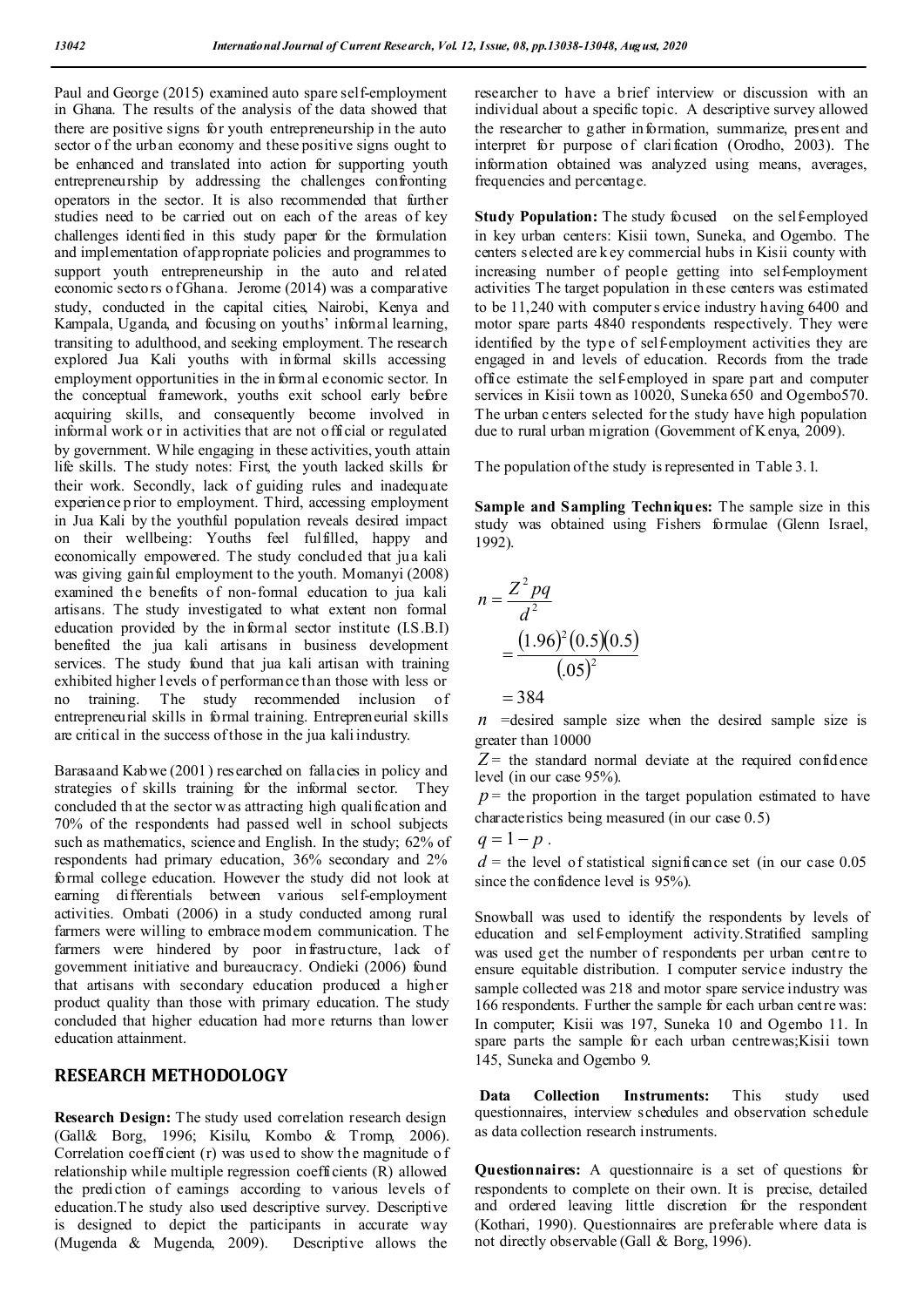The questionnaires that were used in this research consisted of, structured questions which are easier to analyze, easier to administer because each item is followed by alternative answers.

**Interview Schedules:** The study used interview schedules to collect data. Interview s chedule is among the best methods in that it involves direct verbal interaction between individuals. It allows for greater d epth than the case of other methods o f d ata collection. The researcher interacts with the respondents face to face and can observe nonverbal expressions, which would not be observed in other techniques (Cohen &Manion, 1995). The interview schedules permits the researcher to obtain greater clarity o f the information being sought.

**Observation guide:** Observation is direct in data collection whereby the researcher watches and listens to what the respondents do and say respectively (Mugenda & Mugenda, 1999). It was used to observe how the self-employed in computer and motor spares carried out their activities.

#### **Validity and Reliability**

**Validity:** This is the degree to which the results obtained are a true reflection o f the correct picture of the data collected from the field (Mugenda, 1999). Validity of the instruments was done by consultation with supervisors of this study and other researchers to ensure they complied with universal standard of proposal and research finding reporting. Their advice and counsel was incorporated in the final research instruments for this study. A pilot study involving 20 self-employed respondents was carried to ascertain validity. The respondents in the pilot study were not included in the final sample for the study.

**Reliability:** Reliability is a measure of the degree to which a research instrument yields consistent results after repeated trials (Mugenda & Mugenda, 2003). Test-retest was used to confirm the reliability of research instruments. The questionnaires were administered to the same respondents twice within an interval of 2 weeks. The scores from the respondents were computed using Cronbach's Coefficient Alpha. The K-R 20 formula is as follows.

$$
KR_{20} = \frac{(K)(S^{2} - \Sigma s^{2})}{(s^{2})(K - 1)}
$$

Where:

 $KR_{20}$  = Reliability coefficient o f internal consistency  $K =$  Number of items used to measure the concept

 $S^2$ = Variance of all scores

 s  $s^2$  $=$  Variance o f individual items

The instruments were piloted, data analyzed using SPSS software and the Cronbach's Coefficient Alpha obtained from the questionnaire on Gov ernment Intervention and Ch allenges facing self-employment were 0.774 and .943 respectively. This was well above 0.7 on a scale of -1 to +1, indicating a positive correlation. Hence, the items in the questionnaires were highly correlated amongst themselves.

**Data Analysis Procedures:** Data collected from the field was first coded into research questions and objectives. Qualitative data was reported verbatim. Quantitative data was analyzed

using inferential statistics. The study sought to determine how various levels of education determine the returns of those in self-employment activities. The study used Pearson r and  $r^2$  <sup>to</sup> determine the magnitude of the effects of levels of education on the returns of the self-employed in computer and motor spare parts industry. ANOVA analysis was used to determine the significance of relationship between levels of education and returns o f the self-employed.

## **RESULTS AND DISCUSSION**

**Returns to Various Levels of Education of the Self-Employed in Computer Service Industry:** In order to determine the returns to various levels of education of the selfemployed in computer s ervice industry the levels o feducation and respective earnings were computed as shown in Table 4.6. The results showed that on average; respondents with K.C.P.E earned an average Ksh15, 571, KCEearned an average 14,857.Certificate earned 9,364and diploma earned an average of 15.335 amount of money. Those with a bachelor'sdegreeearned30, 293which were higher than their counterparts with K.C.P.E, K.C.S.Eand diploma qualifications. Master's degree earned Ksh 37,250 whi ch was higher than all levels of education. Diploma graduates earned less than K.C.P.E, K.C.S.Eand certificate levels of education. Master's graduates who earned 37,250seemed to earn more than the rest in this industry. Through the interview schedule respondent reported that 'the returns did not match the levels of education." It was noted that holders of K.C.P.E graduates earned more than other higher levels of education. It was difficult to understand why higher education was not translating into higher earnings but there w ere indications that K.C.P.E school leavers were committed to their work and spent more ours and time in their work.

Namirembe (2014) found returns are high in Uganda selfemployment but compared with returns in other African countries, for example Girma and Kedir (2005) document an average return to education of 15 percent in Ethiopia and Leyaro (2010) estimate the average return to education at 13 percent in Tanzania. In developing countries as noted by Psacharopoulos (1995) the priority was to invest in primary education. This was evidenced by the fact that the rate of return for primary education graduates was higher than other levels of education. Therefore, and according to the study, everything else being the same, an increase in the supply of education had led to a slight decrease in the returns to schooling. Generally, the standard deviations of earnings for all the respondents were noted to be high. This means that there were high discrepancies in the average earnings across all categories of the respondents. This finding indicates the unpredictable nature of the self-employment sector. Coefficient of Determination Pearson's r Correlation between Average Earnings and Levels of Education in Computer Service Industry. The study further sought to establish the relationship between the levels of education and returns using Pearson's product moment correlation, coefficient of determination and ANOVA. The results were as shown in Table 4.7. The analysis in Table 4.7 forK.C.P.E showed a Pearson correlation coefficient of 0.643. This indicated moderate relationship between KCPE level of education and average earnings and that the relationship was significant  $(r=.643, N=17$  and P=.005).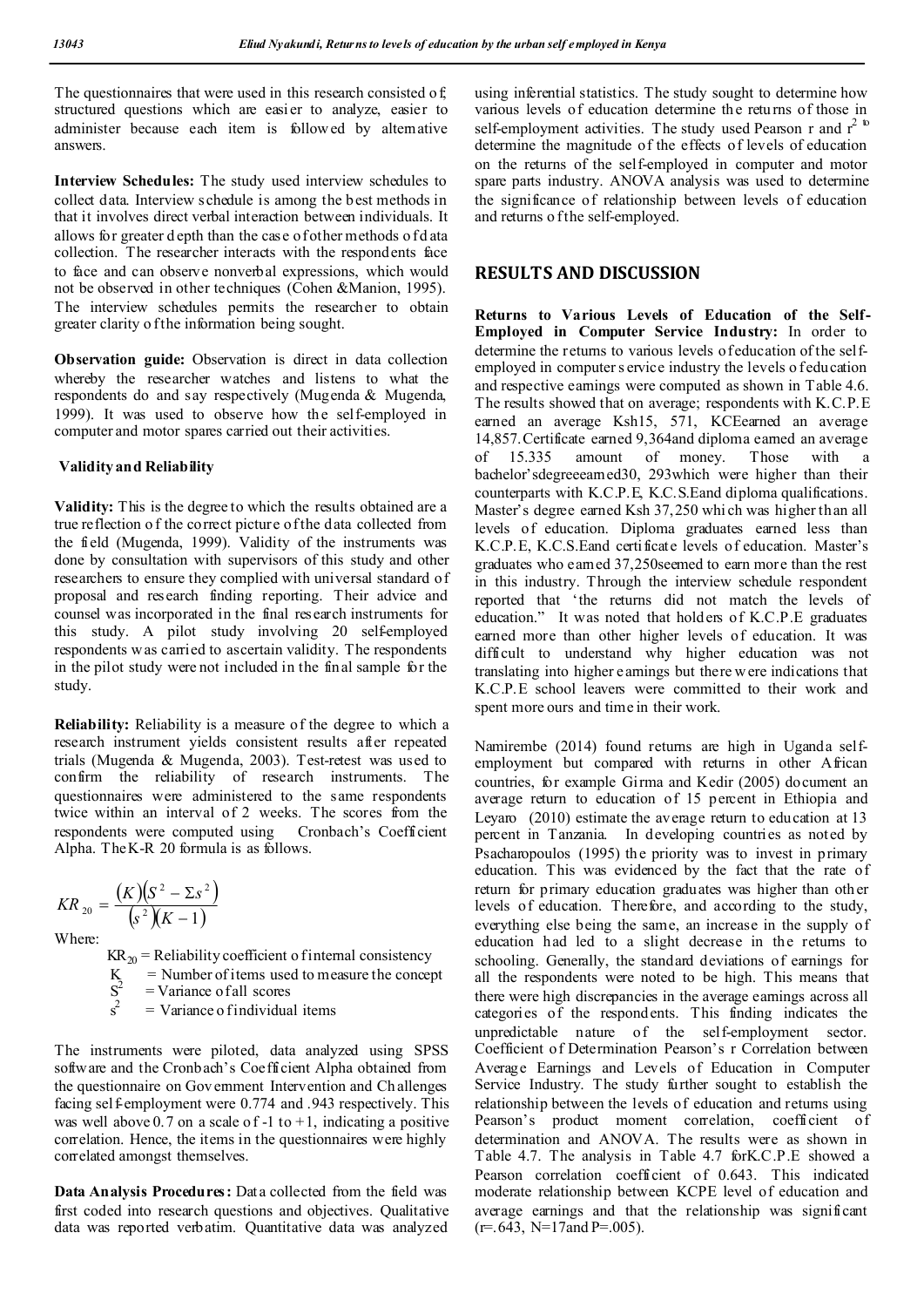**Table 1.1: Population of the Study**

| Activities        | Kisi   | SunekaO gem bo | Totals |        |
|-------------------|--------|----------------|--------|--------|
| Computer services | 5780   | 300            | 320    | 6400   |
| Motor spare parts | 4240   | 350            | 250    | 4840   |
| Total             | 10.020 | 650            | 570    | 11.240 |

**Table 1.2: Sample Frame**

| Activities                                            | TargetPopulation | Sample |  |  |  |
|-------------------------------------------------------|------------------|--------|--|--|--|
| Computer services                                     | 5780             | 218    |  |  |  |
| Motor spare parts                                     | 4240             | 166    |  |  |  |
| Total                                                 | 11240            | 384    |  |  |  |
| Source: Records from Kisii and Licensing Trade Office |                  |        |  |  |  |

**Table 1.3: Cronbach Alpha for Reliability**

| Scale                   | No. of<br>Items | Cronbach<br>alpha | Standardized<br>Cronbach Alpha |
|-------------------------|-----------------|-------------------|--------------------------------|
| Government Intervention |                 | .774              | .755                           |
| Challenges facing self- |                 | .943              | .967                           |
| em ployment             |                 |                   |                                |

This means that the returns to education at K.C.P. Elevel were moderate. The returns were commensurate to the level of education and can be a motivating factor for KCPE graduates to enter into computer service industry. This is more so in view of the cost o f education for K.C.P. Egraduates. T he interview finding indicated that the respondents were acceptable to the returns they received. The curriculum for K.C.P.E examination should be enhanced computer skills to allow increased returns. This findings do not concur with Appleton (2001) in a study done in Uganda for primary level of education found conflicting results; for the 1992 data he found returns at secondary higher than at primary and the reverse for the 1999/2000.The influence of K.C.P.E on returns of the selfemployed determined using coefficient of determination and the (adjusted R squared  $=0.373$ ). This means K.C.P. Eaccounted for 37.3% of the earnings and 63.7% were due to other factors which were not the subject of this study. The returns of 37.3% are not sufficient for K.C.P.E graduates to optimize their earnings. ANOVA was computed to determine as to whether K.C.P.E level of education was signi ficant predictor of earnings in computer industry. The result indicate KCPEwas a significant predictor of the returns in computer industry  $F(1, 1)$  $15$ ) =10.572,P=0.005). This means K.C.P.E can be relied in estimating the earning of the self-employed in computer earning. The findings indicate that the K.C.P.E level of education can be enhanced by equipping the recipients with skills necessary for work. The quality of primary school education can be improved. Further he found an increase in returns to education over time, though it was only the returns to primary that were statistically significant. For the case of K.C.S.E, the Pearson correlation coefficient was 0.104. This indicated a weak relationship between K.C.S.E level of education and average earnings and the data was not significant. For the case o f certi ficate, the Pearson correlation coefficient was 0.128. This also indicated a very weak relationship between certi ficate level of education and average earnings and that the data was not signi ficant. The findings imply that in computer s ervice industry only K.C.P.E level of education had signi ficant impact to the returns of the selfemployment. These findings agree with earlier findings which had found returns to primary level of education with higher returns than all other higher levels of education (Psacharopoulos, 1988, 1994 and 2002.

For the case of diploma, the Pearson correlation coefficient was 0.195. This indicated a weak relationship between diploma level of education and average earnings and that the data was not significant. For the case of bachelor, the Pearson correlation coefficient was0.045.This still indicated anegative relationship between undergraduate level of education and average earnings and that the data was not significant. These findings indicate it is not profitable for bachelor's degree graduates to venture into computer service industry. Alternatively curriculum for bachelor's degree should include practical courses in computer service industry. Through the interview schedules the respondents reported minimal relationship between the computer service self-employment activity and their levels of education. The Pearson's r results were' KCPE0.643, KCSE0.104, certificate 0.128, diploma 0.195 and bachelors degree 0.045. The study calculated  $r^2$  the returns to education. The results were: KCPE category the  $r^2$ was 0.0413, KCSEwas 0.011, certificate 0.016, and diploma was 0.038, bachelors. Except KCPE all other levels of education recorded weak relationship between education and returns.

Emphasis therefore should be more in primary education by making I more it more relevant to the needs of the selfemployed. The ANOVA results were computed as:  $KCPE(F(1,15)=10.572,P=0.005)$ ,  $KCSE$  was  $(F(1,70)=0,761,P=0.386)$ , certificate was  $(F(1,52,)=0.868,$ P=0.356), diploma was  $(F(1,28)=1.031, P=0.319$  and bachelor results were  $(F(1,13)=0.006,P=0.874)$ . The findings indicate K.C.P.E had a positive relationship with the returns of the self-employed in computer while the other levels of education recorded moderate results. The other levels of education h ad minimal effects on returns to the self-employed in computer service industry. To test the goodness of fit of the model coefficient of multiple regressions was used and the results are shown in Table 4.8. The results indicate that a multiple coefficient of determination of 0320 was obtained. This indicated that the independent variables (KCPE, KCSE, and Certificate, diploma and bachelor's degree levels of education) explained up to 32.0% of the variation of average earnings. 68.0% remained unexplained. Combined levels of education cannot explain the returns to education in the spare part industry. The existence of substantial returns to education in self-employment is a welcome idea to graduates leaving school at all levels of learning because it suggests employment alternatives from dwindling formal education sector (Geeeta et al, 2008). Psacharopoulos (2009) found higher education in Europe a profit able investment oppo rtunity both privately and socialreturns.

The returns to education examined by Olivier, Sumon, Manishaand Zhong (2007) had indicated that returns increased with education level. The current study indicated that primary education had positive return to education while other levels had mixed results. The conclusion is that those in selfemployment with lower qualification are likely to have less return to education. This contradicts other studies that had shown the returns to education being higher in primary education (Psacharopoulos, 1985 and Psachapoulos and Patrinos, 2002, Bennel, 1996). Psacharopoulos (2002) had found in Gh ana returns to education higher in primary school  $(37.6\%)$  as compared to 24.6% for secondary and 27.8% for higher education in both formal and informal sector. However a similar study (Robert, 2009) found return to primary education lower than all other levels.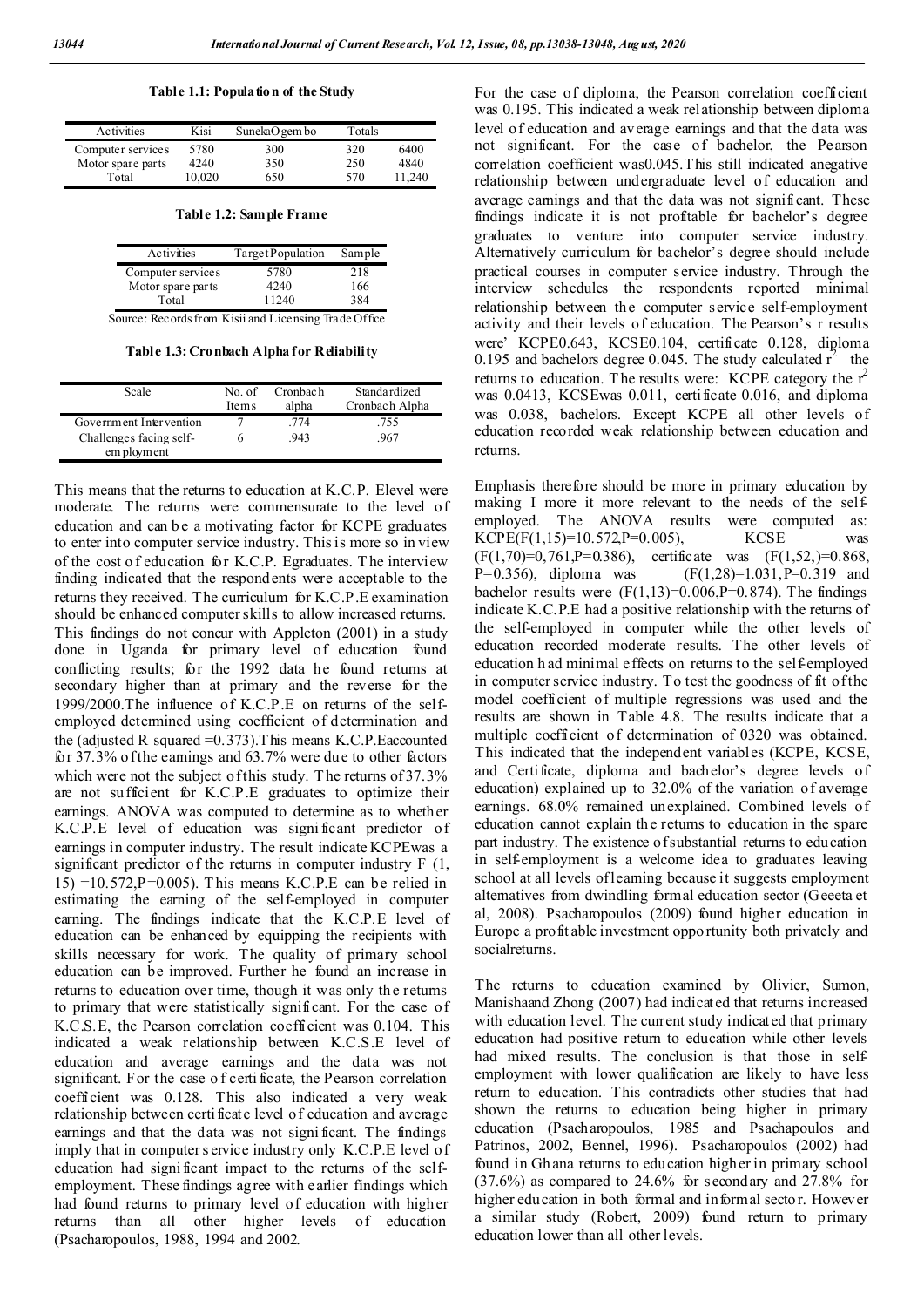Table 1.4Analysis of the returns to levels of education and average returns per month in computer industry from 2012 to 2016 (n=190)

| Level of Education | Respondents | Minimum<br>Returns in kshs | Maximum<br><b>Returns</b> | Mean<br>Returns | Std. Deviation |
|--------------------|-------------|----------------------------|---------------------------|-----------------|----------------|
| K.C.P.E/C.P.E      |             | 4.500                      | 29,400                    | 15.571          | 7,149          |
| K.C.S.E/K.C.E      | 72          | 4.000                      | 29,900                    | 14.857          | 7,249          |
| Certificate        | 54          | 4,300.                     | 19.80.                    | 9.364           | 4.405          |
| Diploma            | 28          | 3,000                      | 9,600.                    | 15.335          | 17.034         |
| Bachelors degree   |             | 22,000                     | 39,800                    | 30,293          | 5,822          |
| Masters degree     |             | 35,000                     | 38,000                    | 37,250          | 1.500          |

## **Table 1.5: Average Returns andlevels of Education**

| Level of education |       |       | Adi usted R squared | ANOVA test                 |
|--------------------|-------|-------|---------------------|----------------------------|
| KCPE/C.P.E         | 0.643 | 0.413 | 0.373               | $(F(1,15)=10.572,P=0.005)$ |
| <b>KCSE/K.C.E</b>  | 0.104 | 0.011 | 0.002               | $(F(1,70)=0.761.P=0.386)$  |
| Certificate        | 0.128 | 0.016 | 0.002               | $(F(1,52,)=0.868,P=0.356)$ |
| <b>Diploma</b>     | 0.195 | 0.038 | 0.001               | $(F(1,28)=1.031.P=0.319)$  |
| Degree             | 0.045 | 0.002 | 0.075               | $(F(1,13)=0.006,P=0.874)$  |

### **Table 4.8: Model Summary- Regressed analysis of all levels of education and returns**

| Model |              | 110 H | `quare<br>эα | Std<br>stimate<br>the<br>Ωr<br>$1 - 1 + 1 +$<br>$^{\circ}$<br>. . |  |
|-------|--------------|-------|--------------|-------------------------------------------------------------------|--|
|       | - ca<br>.566 | .320  | 105          | 1.472<<br>44<br>34<br>/2t                                         |  |

a. Predictors: (Constant), BACHELOR'S, CERTIFICATE, KCPE, DIPLOMA, KCSE

|  |  | Table 4.10: Average earnings and levels of education in motor spare parts industry |  |
|--|--|------------------------------------------------------------------------------------|--|
|  |  |                                                                                    |  |

| Level of education |       | $\mathsf{R}^{\scriptscriptstyle\textrm{-}}$ | R adiusted | ANOVA test                  |
|--------------------|-------|---------------------------------------------|------------|-----------------------------|
| <b>KCPE</b>        | 0.617 | 0.380                                       | 0.349      | $(F(1,20)12.282,P=0.002)$   |
| <b>KCSE</b>        | 0.009 | 0.000                                       | 0.012      | $(F(1, 84)0, 007, P=0.935)$ |
| Cert               | 0.130 | 0.017                                       | 0022       | $(F(1,25, 0.428, P=0.519))$ |
| Diploma            | 0.129 | 0.017                                       | 0.041      | $(F(1,17)1.290,P=0.597)$    |
| De gree            | 0.297 | 0.088                                       | 0.003      | (F(1,10)0.0.964,P=0.349)    |
|                    |       |                                             |            |                             |

| Table 4.11: Model Summary. Regressed Analysis of all levels of Education |  |  |  |  |  |
|--------------------------------------------------------------------------|--|--|--|--|--|
|--------------------------------------------------------------------------|--|--|--|--|--|

| Model |                          | 110122<br>uai         | auare<br>dureted | Std<br>Estimate<br>the.<br>urror of |
|-------|--------------------------|-----------------------|------------------|-------------------------------------|
|       | $\overline{a}$<br>ر ر ج. | 22.<br>⊾∠د.           | - 4              | 51000<br>1020<br>т.                 |
| _ _   | .                        | $\sim$ $\sim$<br>____ | .                |                                     |

a. Predictors: (Constant), Grade bachelor, Grade certificate, Grade Diploma, Grade KCPE, Grade KCSE

Primary education had 0.0074 returns as compared to 0.1311 for post-secondary. However World Bank evaluation of basic education in Ghana (World Bank, 2004) noted that positive returns to primary education no longer was evident and was negative. The weakness of primary education is pointed to declining quality of basic education which in turn led to decreased benefit to lower levels o f education (Robert, 2009). The solution to lower returns in primary education is to increase funding to basic education and equip instructors at lower level of education (Psacharopoulos, 1994). Another suggestion is to increase funding at tertiary levels where returns are high (Kingdon et al, 2005). However Glewe (1996) argues that low rates o f return to certain types of education do not necessarily imply that future investments should be directed toward other types rather it could be an indication that investments are most desperately needed there. Therefore, the suggestion is to redirect investments to lower level of education to make it more profitable. The implication of lower returns in secondary education may not imply that lower education shouldn't be invested in (Kingdon et al, 2005). There is evidence that shows that there are non-income benefits of secondary education. Furthermore secondary education forms the basis of further learning and since basic education feeds higher levels of schooling, a good quality basic education is essential to maintain quality outcome of higher levels (Palmer, 2006).

However focus of investments should target all levels of education. Effect of the Level of Education on Average Earnings of the Self-Employed in the Motor Spare Parts Industry A cross tabulation of the analysis is given in Table 4.9 The results showed that on average; respondents with KC.P.E earned Ksh16.786, K.C.S.E earnedKsh16, 855; certificate earned Ksh16,445 qualifications earned nearly similar amount of money. Diploma graduates earnings were Ksh 22,584 and bachelor's degree earned 29,150. Those with diploma and bachelors earned more than their counterparts with KCPE, KCSEand certificate qualifications. Earnings in the selfemployment sector isn't regulated by clearly stated salary scale though this findings indicate that the higher the level of education, the higher the returns Through the interview schedule respondent reported that 'there was no relationship between returns and levels o feducation'. The K.C.P.E level of education posted higher returns than other levels of education. There was no plausible examination as to why levels of education had no positive relationship with returns. The Khatete (2002) found average income varying with the level of schooling among the self-employed in informal sector. Psacharopoulos(2009) provides evidence that the returns to higher education have been rising while other countries that the returns h ad been falling. Such trend means that the returns to education may vary even between counties.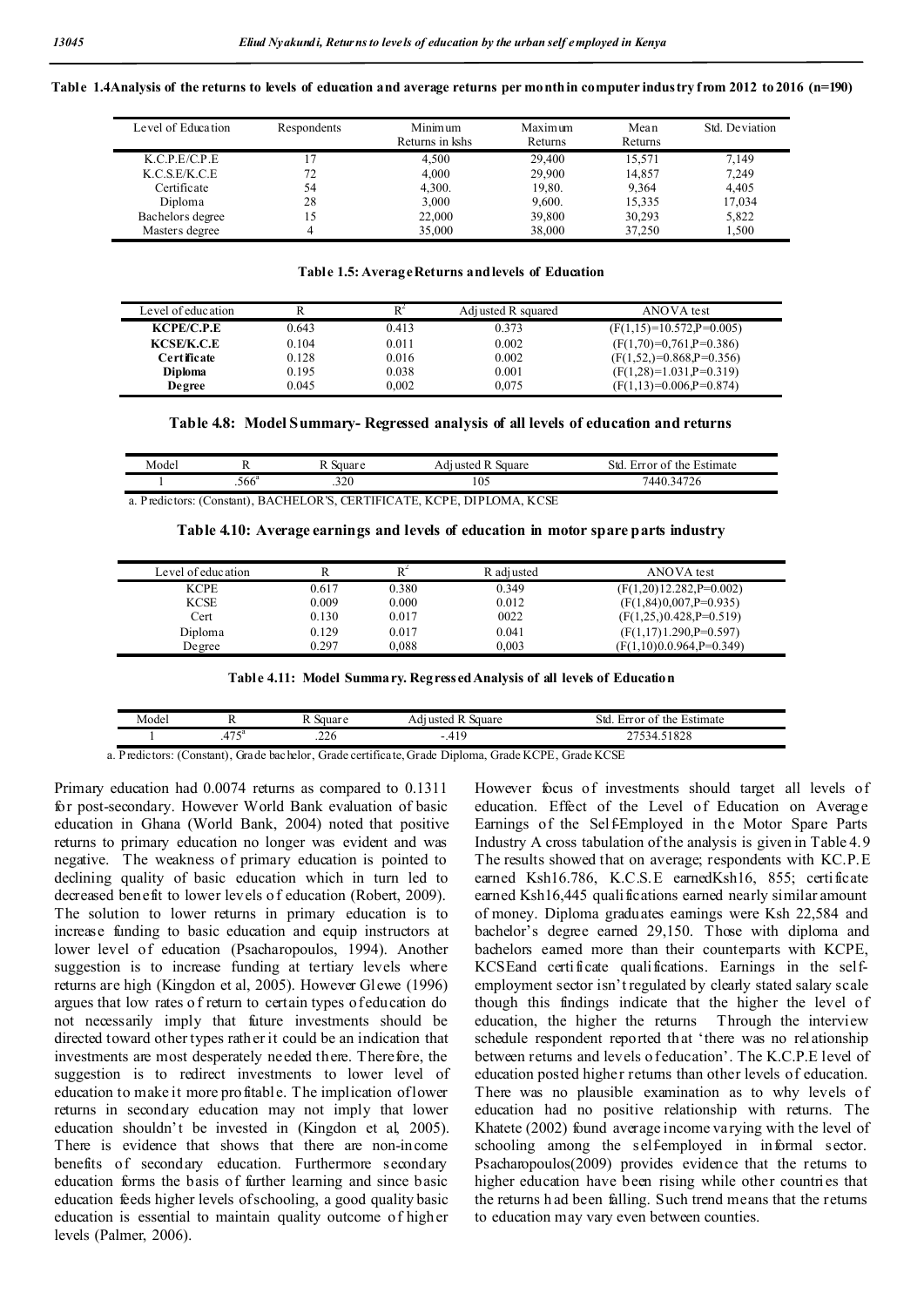The self-employment sector had mainly attracted primary school and drop outs from s econdary school in the 1960's and 1970's (Owano, 1987). However, this has changed in the recent years with more graduates of secondary school and tertiary institutions joining the sector making it an avenue for employment. Yaz (2006) avers that there has been an increased number of college educated self-employed households in United States getting into self-employment. This study indicates that respondents with primary school certi ficate were  $20.1\%$  while over 79.9 w ere of s econdary s chool training and above. Policy interest in education should be linked with potential to rais e earnings and reduce poverty (Geeta *et al.*, 2008). With 47% of respondents of the study having postsecondary training in self-employment there is need to tailor education with skills necessary for self-employment. Generally, the standard deviations of earnings for all the respondents were noted to be high. T his means that there were high discrepancies in the average earnings across most of the categories of the respondents. This finding indicates the unpredictable n ature of the self-employment sector. However a study by Idrus and Cameron (2000) had found that there were no significant differences in returns between the selfemployment and the formal employment sector in Malaysia. The finding differs with the current findings.

**Pearson's Correlation between Average Ea rnings and Levels of Education in Motor Spare Parts Industry:** To determine the nature and strength of the association between the average earnings and levels of education, the Pearson's correlation coefficients were used and the results are shown in Table 4.10. The analysis on Table 4.10 showed a Pearson correlation coefficient of 0.617 for KCPE. This indicated moderate relationship between KCPE level of education and average earnings and that the d ata w as not signi ficant. For the case of KCSE, the Pearson correlation coefficient was 0.009. This indicated a weak relationship between KCSElevel of education and average earnings and the data was signi ficant. Similarly palmer (2010) had found returns to in Ghana for primary at 24.5%, secondary at 17.0% and higher education at 37.0%. The factors making secondary education have less return remain unexplained. The plausible explanation could be the large number of graduates leaving at secondary school graduation not matched with available jobs in the market and declining quality of secondary school education (Palmer, 2010). For the case of certi ficate, the Pearson correlation coefficient was 0.130. This also indicated a weak relationship between certi ficate level of education and average earnings and that the data w as not signi ficant. For the case of diploma, the Pearson correlation coefficient was 0.129. This indicated a weak relationship between diploma level of education and average earnings and that the data was significant. For the case of bachelors, the Pearson correlation coefficient was 0.297. This still indicated a weak relationship between undergraduate level of education and average earnings and that the data was highly significant. Through the interview schedules it was observed that 43. % of respondents entered self-employment because of lack of employment in the formal sector. This means that self-employment wasn't the first choice for the graduates coming from school. T he study found out that 23.8% of respondent entered self-employment as passion. This significant because passion makes persons pursue `careers, they like most 14% of respondents entered into family business where they were working. The self-employment has continued to attract graduates unable to get work in formal sector (2007). In Ghana, the informal sector has done a remarkable part in

absorbing the rapid growth in the labour force. In Kenya with declining absorptive capacity of the formal sector, 43% of the respondents joined self-employment because of l ack of jobs in the formal sector. The Pearson'sr<sup>2</sup> results were: KCPE was 0.380, KCSE0.000, certificate 0.017, diploma 0.0017 and bachelor's degree 0.088.The r adjusted results were: KCPE0.349. KCSE0.012, certificate 0.022, diploma 0.041 and degree 0.003. The ANOVA results were: for KCPE  $(F(1,20)$ = 12.282, P=0.002), KCSE(F(1,84)=0,007, P=0.935), certificate<br>was  $(F(1.25.)= 0.428, P=0.519)$ . diploma was  $(F(1,25)) = 0.428$ ,  $P=0.519$ , diploma  $was(F(1,17)=1.290,P=0.597)$  and bachelors degree was  $(F(1,10)=0.0.964,P=0.349)$ . Through the interview schedules respondents were asked to provide in formation on their views as whether education had in fluence on return of their income, An analysis done indicated that 20% of respondents believed that education had influence over returns to their earnings, while 59% of respondent said there was no relationship between th eir earnings and education and another 20% said in part education influenced return from their self-employment activity. The percentage of respondents (59%) who said that there was no relationship between education and returns means the education system in Kenya has minimal relationship with the returns of thos e in self-employment. To determine the amount of variation in average earnings explained by the independent variables, the coefficient of multiple regressions was used and the result is shown in T able 4.11. The results in Table 4.11 indicated that a multiple coefficient of determination of 0.226 was obtained. This indicated that the independent variables (KCPE, K.C.S.E, Certificate, Diploma and Undergraduate levels of education) explained up to 22.6% of the variation of average earnings 77.4% remained of the variation of average earnings unexplained. There the combined levels o feducation are weak to determine the returns of the self-employed, other factors other than education account for 77.4% of the returns to the self-employed. These findings agree with earlier findings which had found returns to primary level of education with higher returns than all other higher levels of education (Psacharopoulos 1988, 1994 and 2002). Similar Palmer (2010) had found returns to primary school graduates in sub-Saharan Africa at 37.6 higher than secondary at 24.6 and 27.5 for higher education. Investment should be directed more to primary education for it forms the basis of further learning and feeds higher levels o f schooling (Kingdon, 2005).

### **Summary, Conclusion and Recommendations**

#### **Summary of Findings**

The summary were according to the research objectives Returns to Various Levels o f Edu cation of the Self-employed in Computer Service

#### **The study established that:**

On average; respondents with KCPE, KCSE and diploma qualifications earned nearly similar amounts of money. Those with certificate and bachelors earned lower incomes. However, Masters graduates seemed to earn more income than the rest in this industry. Whereas the relationship between levels of education and average earnings was found to be signi ficant for K.C.P.E; it was generally weak for all the other levels of education. The average earnings had a positive relationship with the independent variables of KCPE, KCSE diploma and bachelors level of education while this relationship was negative for certi ficate level of education. The negative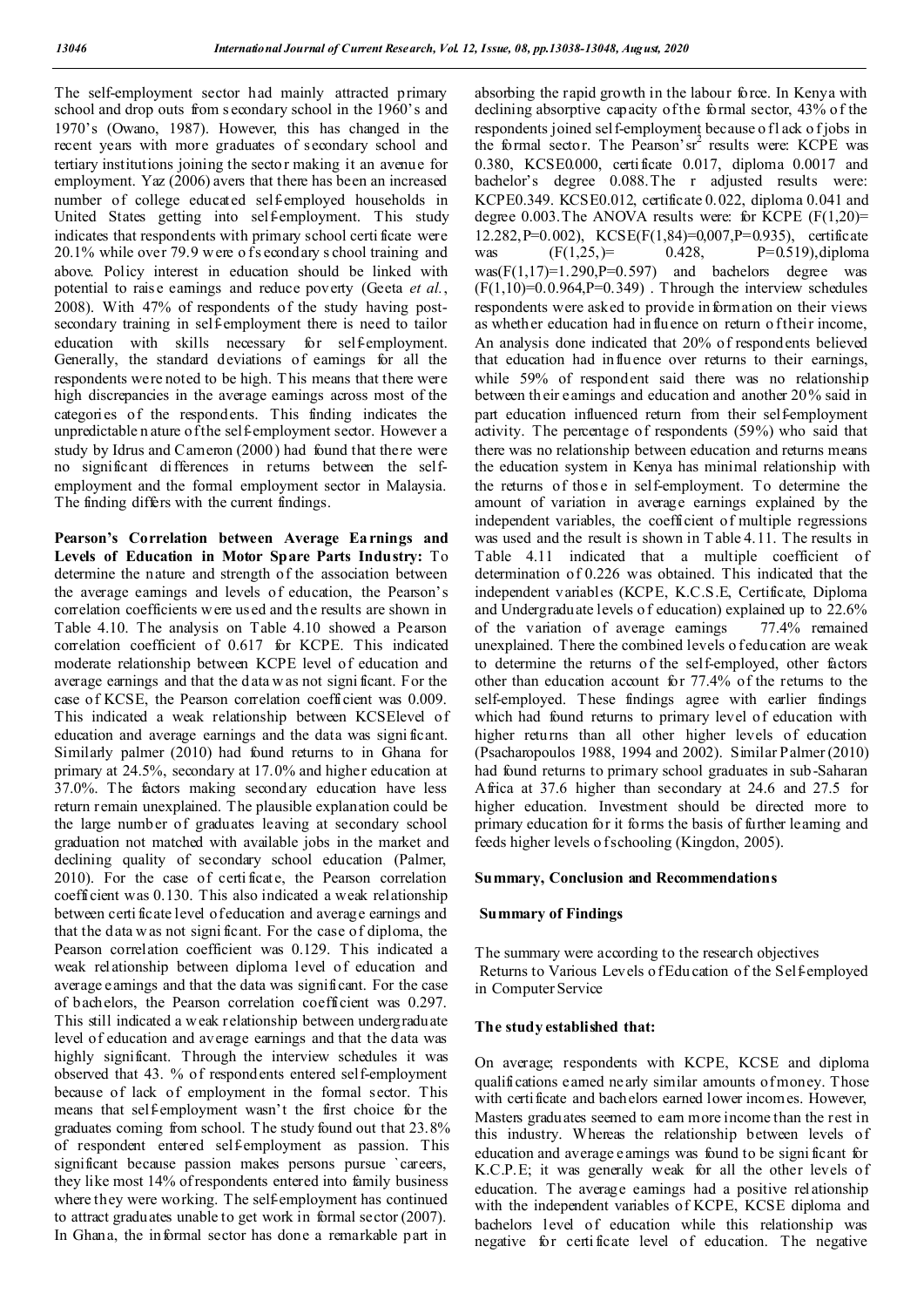relationship between average earnings and the certificate l evel of education was statistically insignificant. Certificate level o f education had the least significant effect on average earnings. This indicated that the independent v ariables KCPE, K.C.S.E, Certificate, Diploma and Undergraduate levels of education explained up to 22.6% of the variation of average earnings 77.4% remained unexplained. The Pearson's r results were' KCPE0.643, KCSE0.104, certificate 0.128, diploma 0.195 and bachelors degree 0.045.

The Pearson's  $r^2$  results were: KCPE was 0.413, KCSE 0.011, certificate 0.016, diploma 0.038 and degree 0.002.The r adjusted results were: KCPE 0.373, K.C.S.E 0.002, certificate 0.002, diploma 0.001 and degree 0.075. The ANOVA results were computed as: For  $KCPE(F(1,15)10.572,P=0.005)$ ,  $KCSE$ was (F(1,70)0,761,P=0.386), certificate was (F(1,52,)0.868, P=0.356), diploma was  $(F(1,28)1.031,P=0.319)$  and bachelor results were  $(F(1,13)0.006, P=0.874)$ . The model summary indicated that the independent variables (KCPE, K.C.S.E, Certificate, Diploma and Undergraduate levels of education) explained up to 22.6% of the variation of average earnings 77.4% remained unexplained. Returns to Various Levels of Education of the Sel femployed in Spare Parts Industry

## **The study established that:**

On average; respondents with KCPE, KCSE and certificate qualifications earned nearly similar amounts of money. Those with diploma, undergraduate and graduate earned more incomes with graduates earning the highest in this industry. Whereas the relationship between levels of education and average earnings was found to be signi ficant for KCPE, it was generally weak for all the other levels of education.

The Pearson's correlation analysis(r) for KCPE showed a Pearson correlation coefficient of 0.617. This indicated moderate relationship between KCPE level of education and average earnings and that the d ata w as not signi ficant. For the case of KCSE, the Pearson correlation coefficient was 0.009. This indicated a weak relationship between KCSE level of education and average earnings and the data was signi ficant. For the case of certificate, the Pearson correlation coefficient was 0.585 with a corresponding p-value of 0.130. Excluding the graduate level of education, the rest of the independent variables accounted for 30.8% of the variation in the dependent variable with 68.2% of the variation in the average earnings remaining unexplained.

Analysis for persons (r) indicated that: for KCPE showed a Pearson correlation coefficient of 0.617 with corresponding pvalue o f 0.002. KCSE was 0.009 with a corresponding p-value of 0.935, certificate was 0.009 with a corresponding p-value o f 0.925, bachelors, the Pearson correlation coefficient was - 0.297 with a corresponding p-value of 0.349, masters was 0.277 with a corresponding p-value of 0.821. For the case of diploma, the Pearson correlation coefficient was 0.303. For the case of bachelors, the Pearson correlation coefficient was 0.129. The Pearson's  $r^2$  results were: KCPEwas 0.413, KCSE 0.011, certificate 0.016, diploma 0.038 and degree 0.002.T he r adjusted results were: KCPE 0.373, K.C.S.E 0.002, certificate 0.002, diploma 0.001 and degree 0.075. The ANOVA results were: KCPE(F(1,20)12.282, P=0.002), KCSE (F(1,84) 0,007, P=0.935), certificate was  $(F(1,25))$  0.428, P=0.519), diploma  $was(1,17)1.290$ , P=0.597) and bachelors degree was  $(F(1,10)0.0.964, P=0.349)$ . Excluding master's level of education the study found out that other levels of education explain 22.6 0f the returns of the selfemployed.77.4% remained unexplained.

## **Conclusion**

### **Based on the findings of the study, the following conclusions were made:**

- There were return differential among self-employed in computer and spare parts industry.
- Basic education yield higher returns than higher education
- Change in level of education does not translate to higher returns
- K.C.P.E level of education had the most positive significance impact on the returns of the selfemployed in computer and motor spare parts service industries.

### **Recommendations**

From the findings and conclusion the study made the following recommendations

- Tailor education particularly post primary level to meet the n eeds of the self-employed to enhance their earnings
- Those in self-employment needed refresher courses to equip them with skills necessary for self-employment.

#### **Suggestions for Further Research**

#### **The study suggested the following areas for further study**

- An investigation into the skills necessary for selfemployment sector.
- A study as to why post primary education had minimal positive effects on returns to education.

## **REFERENCES**

- Abba, R. A,. & Segundo, S. J. 1995. "The Returns to Education in Spain*," Economics of Education Review, 14: 155-166.*
- Barasa, S.F., & Kabwe, S.M. 2001. Fallacies in Policy and Strategies of Skills Training for the Informal Sector ; Evidence from Jua Kali Sector in Kenya*. Journal of Education and work, Volume 14 No 3, 330342.*
- Becker, G. S. 1962. Investment in Human capital: A theoretical Analysis with special, *journal of political economy volume ii, University of Chicago.*
- Bowles, S., Gintis, H.S. & Osborn, M. 2001. Incentive enhancing Preference :Personality, Behaviour and Earnings. *American Economic Association Papers and Proceedings* 91: 155-158.
- C.M.A 2010. Capital raising opportunities for SMEs: The Development of micro-cap securities in Kenya
- Carlo. B., & Herman, G.V.W. 2011.Education, Cognitive Skills and Earnings in Comparative Perspective*. International Sociology 26 4: 483-502.*
- Denison, F.E. 1962. Measuring the Contribution of Edu cation and Residual to Economic. Growth: Readings in economics of education, Paris: UNESCO.